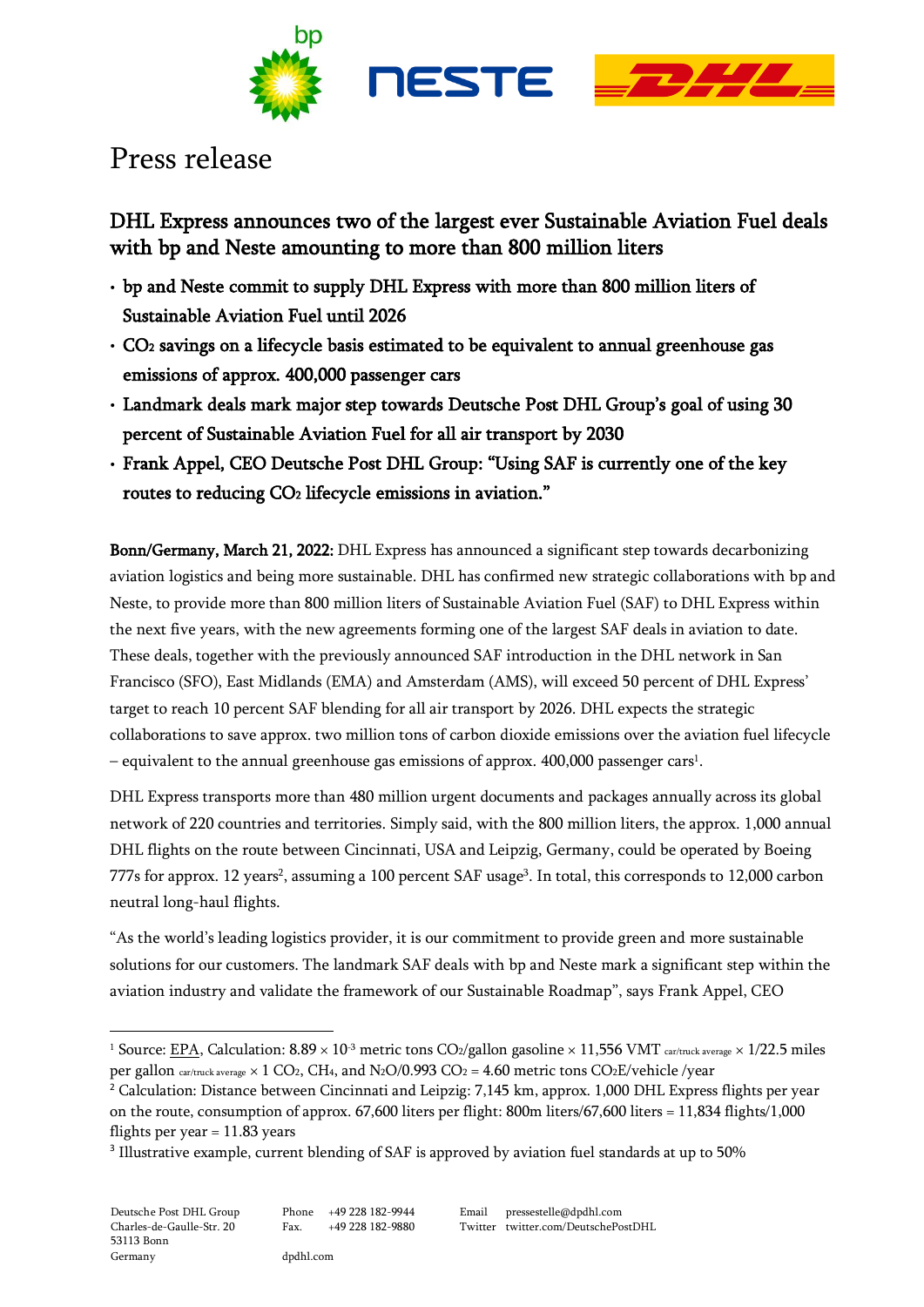

Deutsche Post DHL Group. "Using SAF is currently one of the aviation industry's key routes to reducing CO<sup>2</sup> emissions over the aviation fuel lifecycle with currently available aircraft types."

Martin Thomsen, SVP, Air bp, says: "We are proud to complete this important deal which further deepens our strategic relationship with Deutsche Post DHL Group. As bp transitions to an integrated energy company, we are leveraging our value chain encompassing feedstocks, global production, logistics and airport infrastructure. Not many companies also have the trading and commercial expertise in SAF, needed to design and deliver solutions for complex customer needs. Our ambition is to work even more closely with airports and airlines on decarbonization options, and we are promoting SAF at pace to support global aviation to realize its lower carbon ambitions."

In its Sustainability Roadmap, Deutsche Post DHL Group has committed to using 30 percent of SAF blending for all air transport by 2030. Both suppliers will provide SAF produced from waste oils. Such SAF from wastes and residues can provide greenhouse gas emission reductions of up to 80 percent over its lifecycle compared with the conventional jet fuel it replaces, thereby reducing DHL's carbon footprint. In order to ensure that the fuel is sustainable, the use of feedstock which competes with food production or causes indirect land-use change is being avoided.

"With every SAF deal, we are increasingly aware of the huge task that lies ahead in utilizing more sustainable solutions to help our customers. Not a day goes by without our customers asking us about lowcarbon logistics solutions and to partner them in our joint aspiration to be part of creating a more sustainable future", says John Pearson, CEO DHL Express. "The new SAF deals with bp and Neste are milestones on this journey. Our key focus is to inspire more SAF suppliers to address the current supply gap. At the same time, we are calling on policy makers to set the right framework to accelerate market ramp up of SAF in the EU and worldwide, including an accounting mechanism that allows flexible SAF purchases and usage."

"This milestone agreement, our largest ever for SAF, underlines the growing need and urgency – as well as the commitment – to act on aviation-related emissions. We are pleased to take this significant step together with DHL, which shows the joint ambitions of both companies and is further progress in our journey towards creating a healthier planet for our children," says Peter Vanacker, President and CEO of Neste. "Today's announcement also reflects how we are concretely helping customers reduce greenhouse gas emissions by at least 20 million tons of CO<sup>2</sup> annually by 2030. SAF is a cornerstone of the aviation industry's efforts to achieve net-zero emissions by 2050. It requires a joint effort across the aviation value chain with all stakeholders, using all available raw materials and solutions, to reach that goal."

DHL Express aims to expand its partnerships with Sustainable Aviation Fuel suppliers in the future and continuously increase the SAF percentage in its air transport. DHL remains committed to support innovative technologies to significantly reduce aviation's greenhouse gas emissions as stated in Deutsche Post DHL Group's Sustainability Roadmap.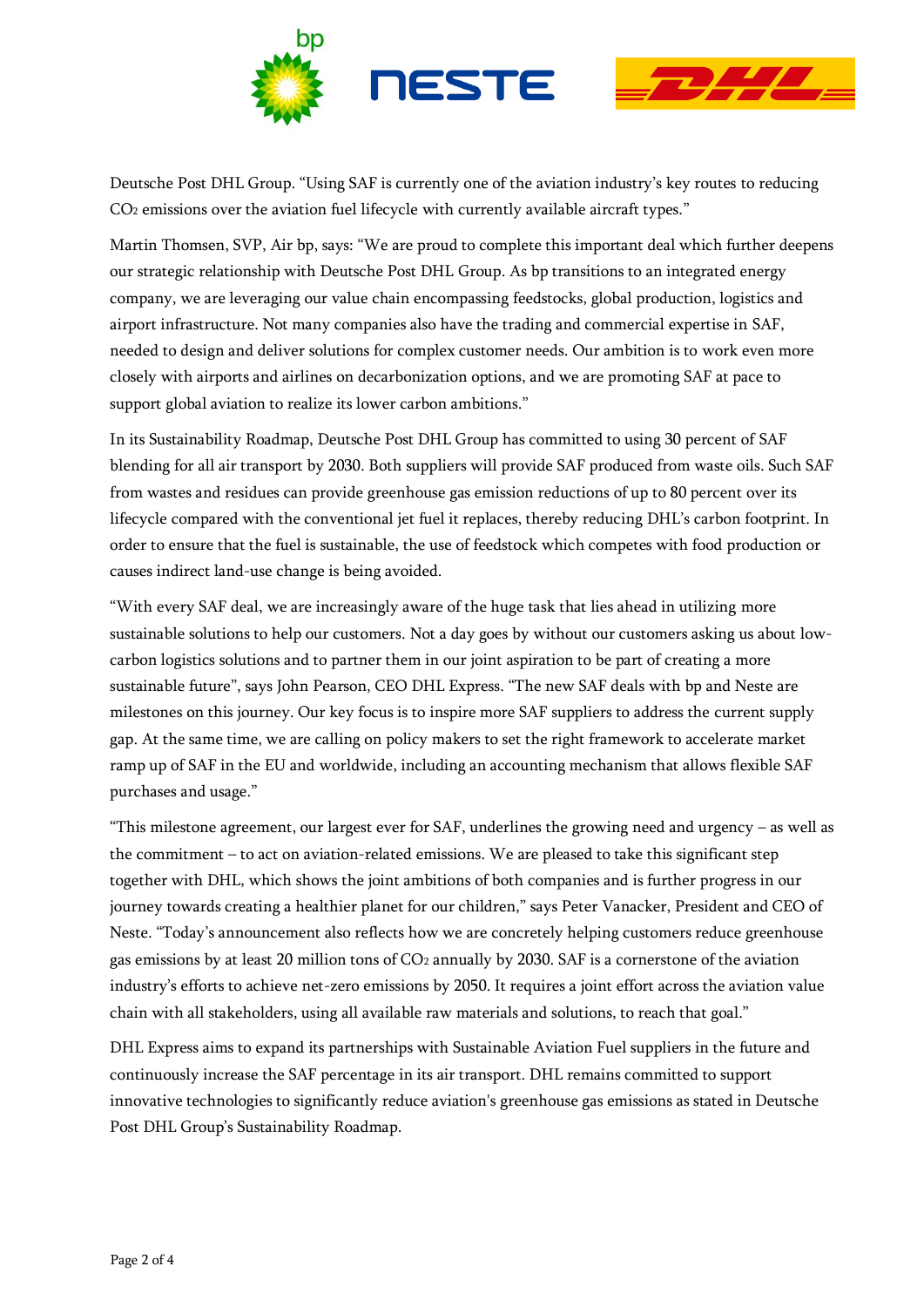



– End –

### Notes to editors:

Image captions (from left to right):

bp Signing: Martin Thomsen, SVP Air bp; Frank Appel, CEO Deutsche Post DHL Group Neste Signing: Thorsten Lange, EVP Renewable Aviation Neste; Frank Appel, CEO Deutsche Post DHL Group

#### Media Contact:

Deutsche Post DHL Group Media Relations Sabine Hartmann Phone: +49 228 182-9944 E-mail: pressestelle@dpdhl.com

On the Internet[: dpdhl.com/press](https://www.dpdhl.com/press) Follow us at: [twitter.com/DeutschePostDHL](https://www.twitter.com/DeutschePostDHL)

DHL – The logistics company for the world

DHL is the leading global brand in the logistics industry. Our DHL divisions offer an unrivalled portfolio of logistics services ranging from national and international parcel delivery, e-commerce shipping and fulfillment solutions, international express, road, air and ocean transport to industrial supply chain management. With about 380,000 employees in more than 220 countries and territories worldwide, DHL connects people and businesses securely and reliably, enabling global sustainable trade flows. With specialized solutions for growth markets and industries including technology, life sciences and healthcare, engineering, manufacturing & energy, auto-mobility and retail, DHL is decisively positioned as "The logistics company for the world".

DHL is part of Deutsche Post DHL Group. The Group generated revenues of more than 81 billion euros in 2021. With sustainable business practices and a commitment to society and the environment, the Group makes a positive contribution to the world. Deutsche Post DHL Group aims to achieve zero-emissions logistics by 2050.

## About bp